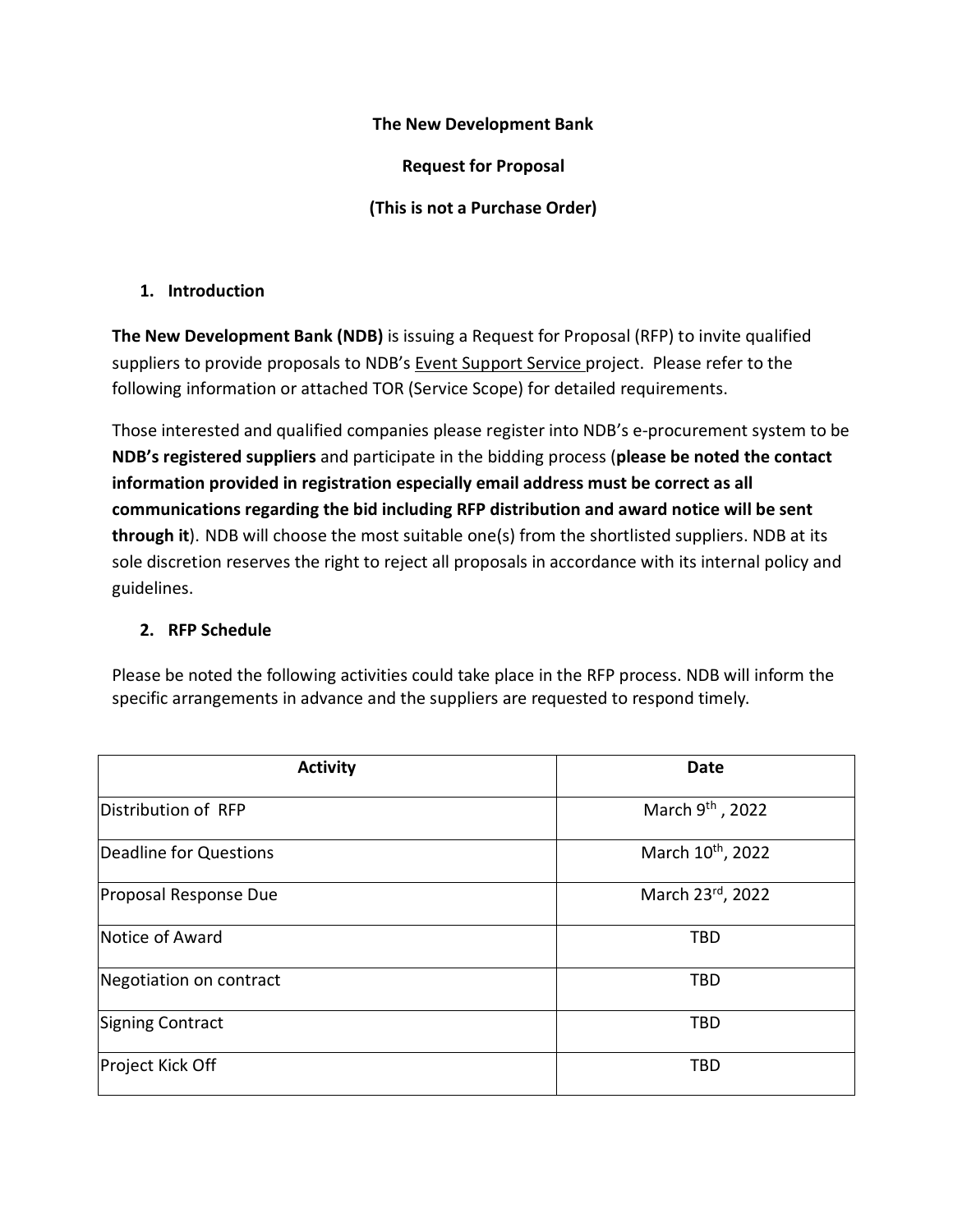### **3. Instruction to bidders**

#### **3.1 Contact Information**

Please use the following contact information for all correspondence with NDB concerning this RFP.

Contact: Holly Yao Address: Guozhan Road 1600, New Development Bank Headquarters, Pudong, Shanghai 上海浦东新区国展路 1600 号 新开发银行总部大楼 Email: yao.holly@ndb.int Tel: +86 21 8021 4489

### **3.2 Submission of Proposals (Introduction to use of NDB's e-procurement system)**

Proposals shall be prepared in English or bilingual (English and Chinese). Hard copy (6copies at least) is optional and shall be sent in sealed covers. Electronic version is obligatory and shall be sent online in NDB's e-procurement system.

For submission of proposal, the qualified suppliers should register to NDB's e-procurement system to be **NDB registered suppliers** (subject to NDB's internal approval) in advance. Then registered suppliers need to **ENROLL** in the procurement notice (for open competitive bidding) or **ACCEPT** the invitation (for limited competitive bidding) before submitting proposal online according to the timeline. (https://www.ndb.int/data-and-documents/corporate-procurements/)

The mentioning of deadline, due time, closing date, etc. herein means Beijing time; and NDB's business time is from 9:00AM to 5:15PM in working days.

### **3.3 Questions**

Please submit questions in writing by e-mail. Suppliers should refer to the specific RFP paragraph number and page and should quote the questioned passage. NDB will be prompt in responding to questions. All questions will be responded to as a group and sent to all suppliers.

### **3.4 Ownership of Materials**

All materials submitted in response to this RFP become the property of NDB. Proposals and supporting materials will not be returned to suppliers.

### **3.5 Proposal Costs**

NDB is not responsible for any costs incurred by the supplier in the preparation of the proposal or the site visit.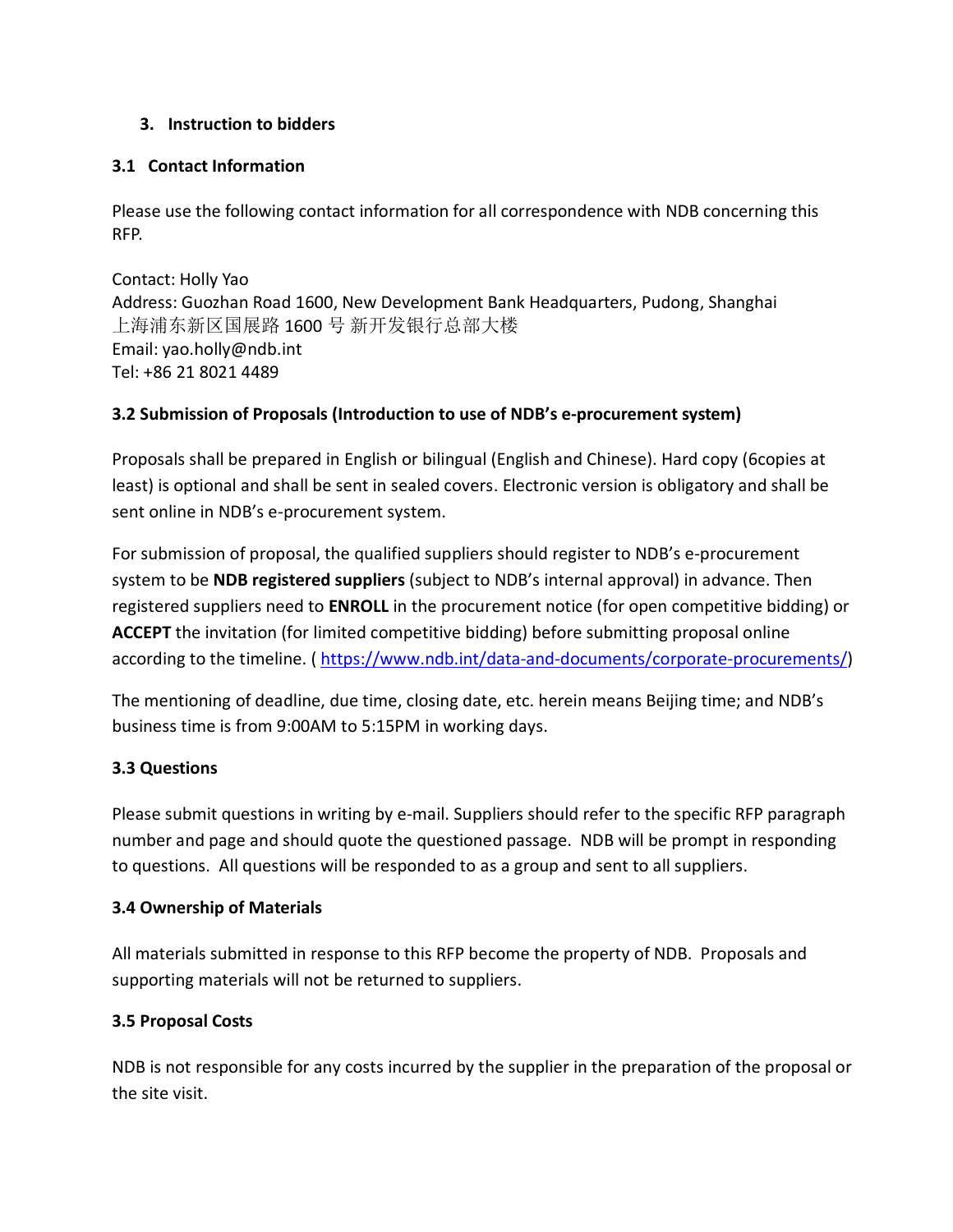## **3.6 Proposal Format (if applicable)**

NDB recommends that the proposal should contain two parts as follows.

### *Volume 1 – Main Proposal (technical proposal)*

### *Section 1 Executive Summary*

- a) The company's profile and qualification;
- b) Specific or/and preferable qualifications, certification and experiences in delivering similar services and major event security management;
- c) Evidence of ability to access international specialist expertise if needed;
- d) Project reference (at least three cases to demonstrate the company's technical qualifications and experiences in last 3 years, shall include project service scope, total square meters, staffing plan, service level agreement, etc. );

### *Section 2 Technical Section*

- a) Supplier's project management capability for the project, such as leading, organizing, staffing management, project planning and controlling; shall include quality assurance approach, communication approach, risk management, staffing management, problem solution method, service level standard etc.;
- b) Suppliers' methodology, approach, technology and expertise to perform the scope of work described in Annex.
- c) Other information considered necessary to be provided for NDB's evaluation by the supplier.

### *Section 3 Support Section*

Any documents, files, certifications, recommendations, honors, which could support the supplier's proposal, methodology, technology and expertise for this project.

*Volume 2 – Price Proposal (financial proposal)* – Should be separate but integral part of the proposal. The currency is **USD**; if quoting in other currencies, the exchange rate should be clearly defined. **The price shall be inclusive of applicable taxes (if not, please specify)**; and other charges shall also be clearly defined.

The price proposal shall include *summary of total cost* and *cost breakdown* of each event.

### **3.7 Validity Period**

The proposal including pricing quotation shall be valid at least for 120 days.

### **3.8 RFP Amendments**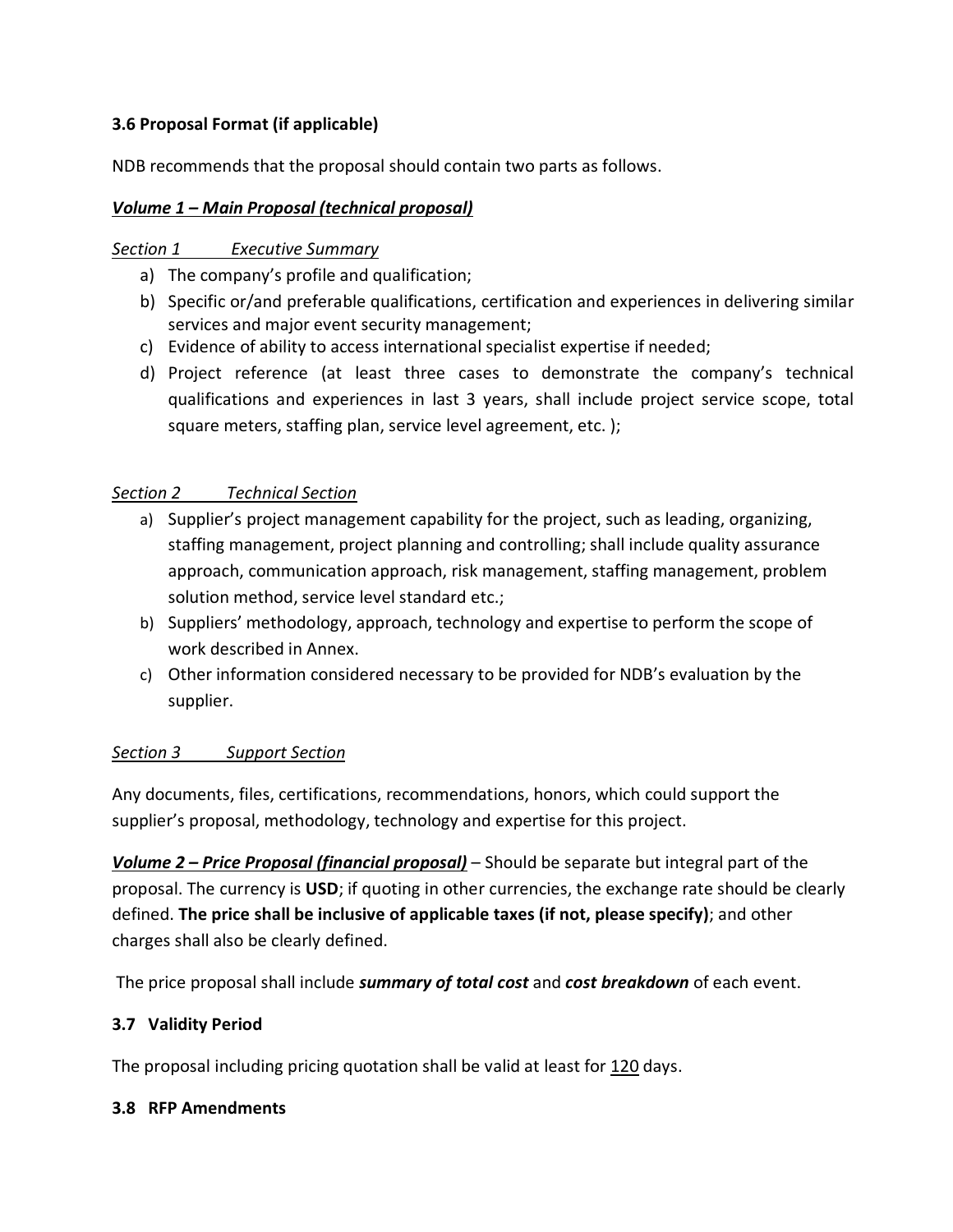New Development Bank reserves the right to amend this RFP any time prior to the closing date. Amendments will be issued only to suppliers who are going to complete a proposal.

## **3.9 Sub-contractor**

NDB expects to negotiate and sign contract with one winning supplier. NDB will accept only complete solutions from a primary supplier, and will not accept any incomplete proposals that are only cover part of the RFP. NDB will not accept any form of subcontractors or become part of any negotiations between a prime vendor and a subcontractor for this project.

## **3.10 Award Notification**

NDB could negotiate with all shortlisted suppliers before deciding the winning supplier. And NDB reserves the right to negotiate further with the winning supplier before and in the contracting process. The award notification is sent to the winner online in the e-procurement system. NDB is not obliged to notify the bid outcome to unsuccessful suppliers.

## **4. Evaluation Criteria**

The proposals will be reviewed and evaluated by NDB's team in accordance with the related policy and guidelines, especially the six principles (Economy, Efficiency, Competition, Transparency, Value for Money, Fit for Purpose) contained in NDB's corporate procurement policy. NDB is interested in obtaining a complete solution to the requirements contained in this RFP. Proposals that meet the proposal instructions and requirements will be given a thorough and objective review. Proposals that are late, or do not comply with proposal instructions, or take exceptions to mandatory requirements will be eliminated without further consideration. The following are the key factors that would be taken into consideration for evaluating the proposals.

### **i. Technical Approach and Methodology or Software Solution**

Primary consideration will be given to meet the mandatory requirements as listed in this RFP.

The following are factors in the evaluation.

- 1. Meeting the requirements as stated in this RFP;
- 2. Understanding of the work to be performed;
- 3. Technical approach and methodology to accomplish the work;
- 4. Completeness and competence in addressing the scope of work.

# **ii. Project Management**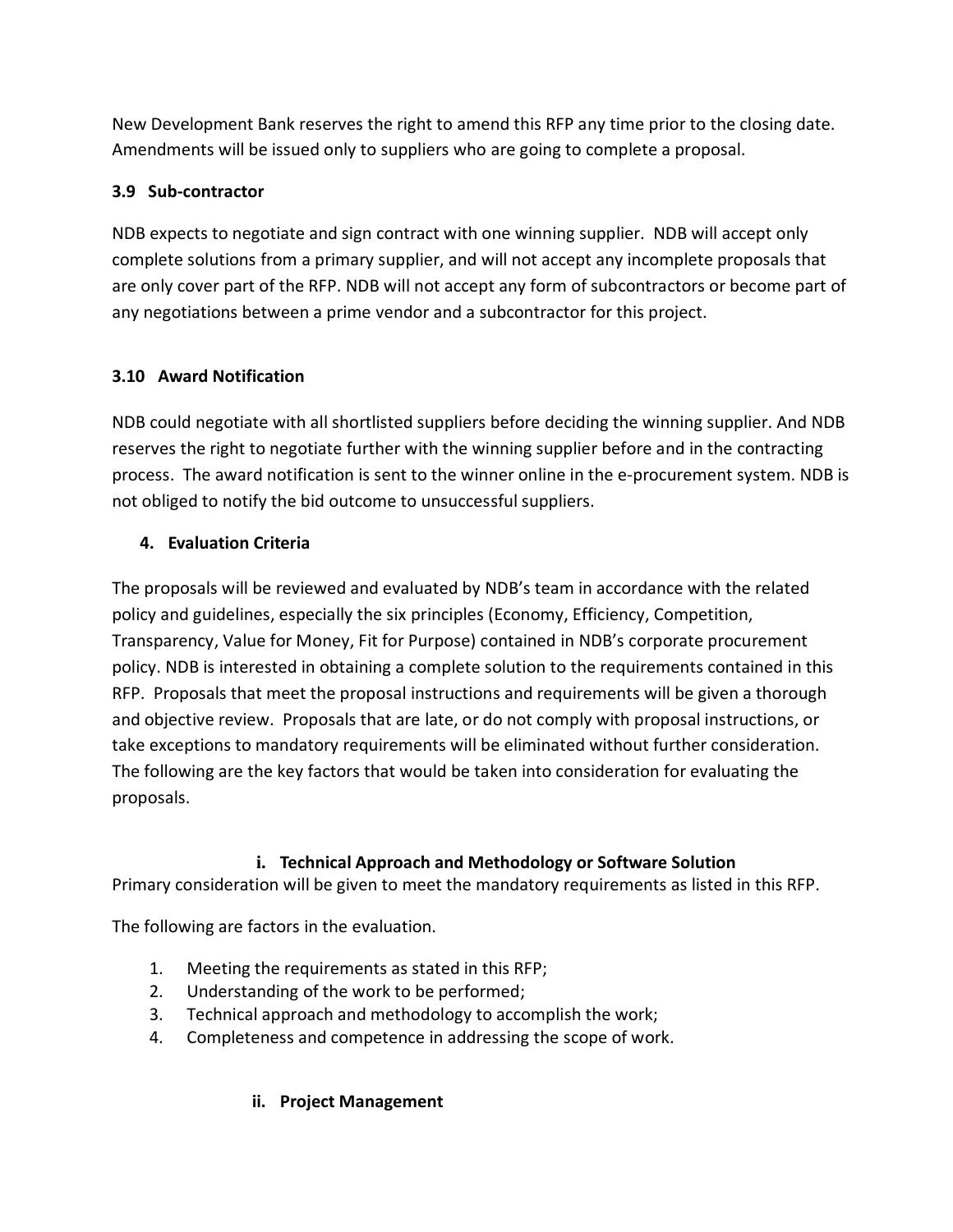NDB also believes that effective project management is essential for a successful implementation. Vendors will be evaluated on the completeness and responsiveness of their project management plans and the project team assigned.

As part of the project management plan, vendors must demonstrate adequate experience in developing and implementing the requested project. NDB's confidence in the vendors' ability to meet deadlines and successfully manage similar projects will be a primary consideration.

Special consideration is given to vendors who propose a detailed project plan with sufficient breakdown of tasks and steps to demonstrate a complete understanding of the project.

### **iii. Pricing**

NDB will consider pricing as part of the evaluation criteria. **Lowest price is not essential to win**; however, large pricing differentials between vendors will be carefully examined. Price will be used as a final indicator for determining the vendor finalists when all other criteria have been normalized.

### **iv. Presentation and Demonstration**

The results of Presentation and Demo will be evaluation factors.

# **v. Support and Emergency Response**

NDB believes the ability to perform timely support is also an important factor for the success of this project. Therefore, vendors should provide adequate information to demonstrate their capabilities to fulfill this task.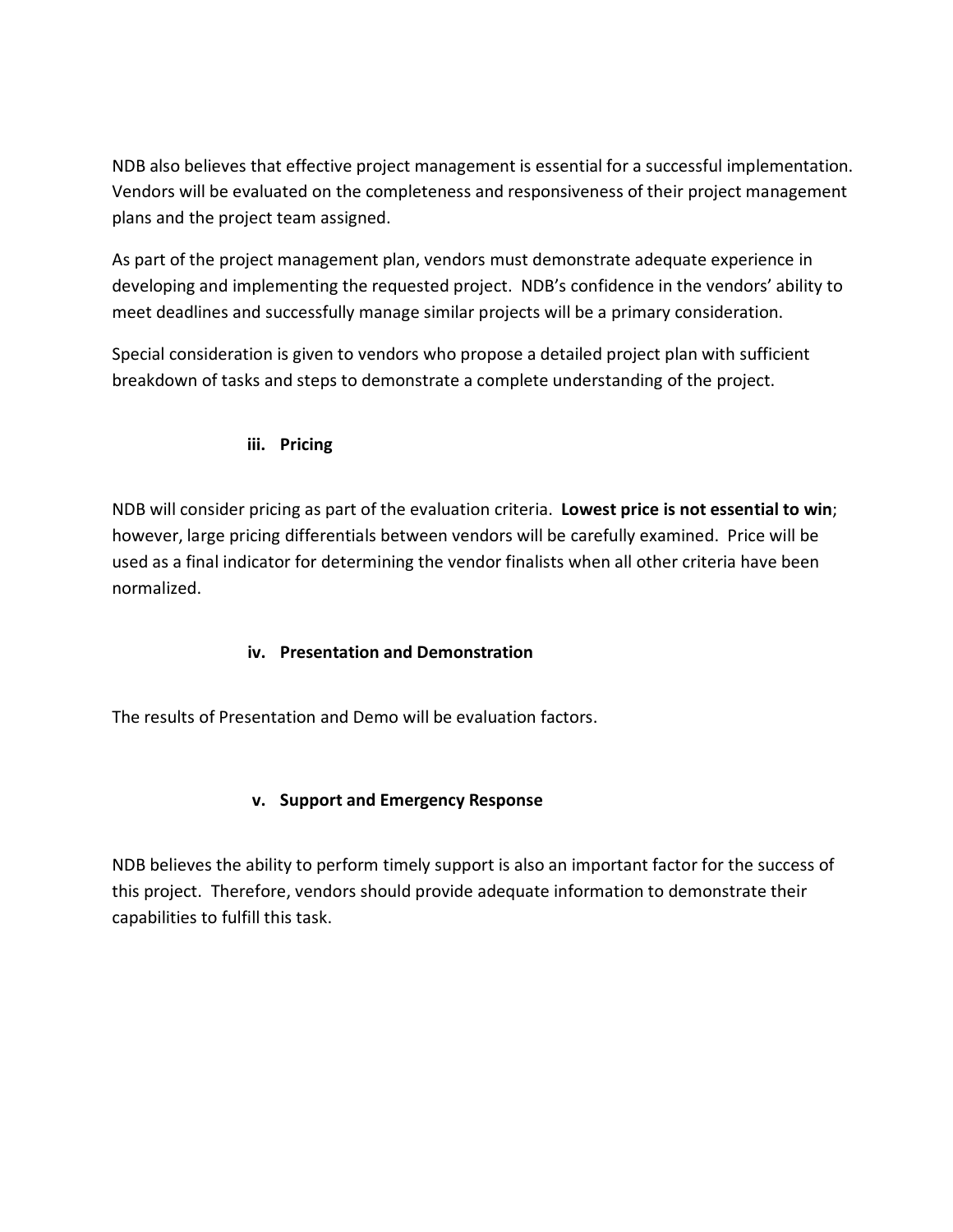### **ANNEX**

### **Terms of Reference and Requirements**

#### **1. Project Background**

The New Development Bank (NDB), as a multilateral development bank is aimed to develop and implement solutions for a sustainable future.

The core strategies are sustainable infrastructure, new relationships and new approaches. As a new multilateral development bank, NDB aims to build an innovative and adaptable culture with high quality standards and financial stability. Furthermore, a strategic implementation framework with key performance indicators, will be developed to align NDB's activities in a common direction and engage all divisions in realizing key institutional goals. This framework will also evolve in response to the experiences and the ongoing changes in the operating environment of the Bank.

#### **2. Objective of Event Support Service**

The main objective of the event support service is to ensure high quality event service can be provided with professional event organizer and high-quality service, including but not limited to visual design and printouts, zoom webinar setting, recording and photography support, meeting venue related set up, etc.

NDB expects the event support service shall fully meet its staff and institutional requirements, fitting its role as an international organization, a multilateral development bank, headquartered in Shanghai, China.

### **3. Scope of Work**

Event support to 3 events to be hosted or co-hosted by NDB.

- **1. HQ Ceremony (Details TBC)**
	- Venue: 5F multifunctional Hall, Podium, NDB HQ
	- Date and Time: Early April, 2022
	- Participants:
		- $\circ$  VIPs (30) + On-site participants (120)
	- Format:
		- o Keynote Speeches (onsite)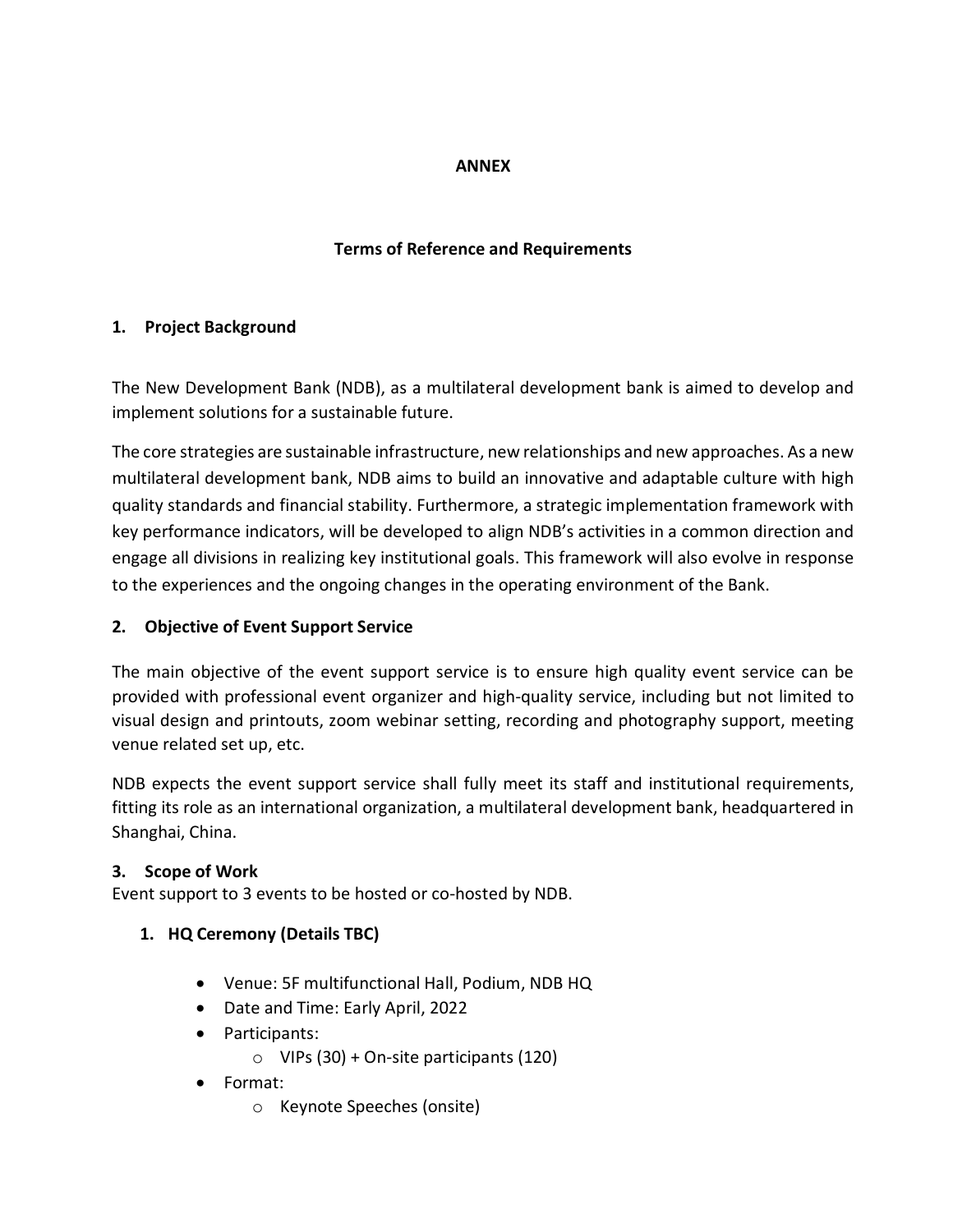- o Online webinar (Zoom or another applicable platform)
- o Simultaneous translations (English/Chinese)
- o PPT, Video+ Audio display
- o Video recordings, photography
- Project Planning
	- o Meeting Venue set up
	- o Key visual design
	- o Service plan
	- o Budget sheet
	- o Project delivery Team
- Key Visual design and printouts
	- o KV design
	- o Printouts (name stands, badges, invitations, car parking permit, etc.)
- Online Webinar
	- o Select appropriate software for online connection
	- o Video and Audio support
- Meeting Venue set up
	- o Layout (main stage, backdrop, furniture, seating arrangement)
	- o VIP holding room
	- o Decoration
	- o Signage
	- o Arrangement for family photo
	- o Venue device planning, deployment and operation
- Recording/Photography/Audio/Video equipment management
	- o Check onsite equipment condition
	- o Make proposal relating to equipment and devices
- Onsite personnel support
	- o Program director for video package
	- o Etiquette personnel
	- o Interpreters for simultaneous translation (English/Chinese)
	- o Technicians to support recording/photography/audio/video
- Security management and Covid-19 prevention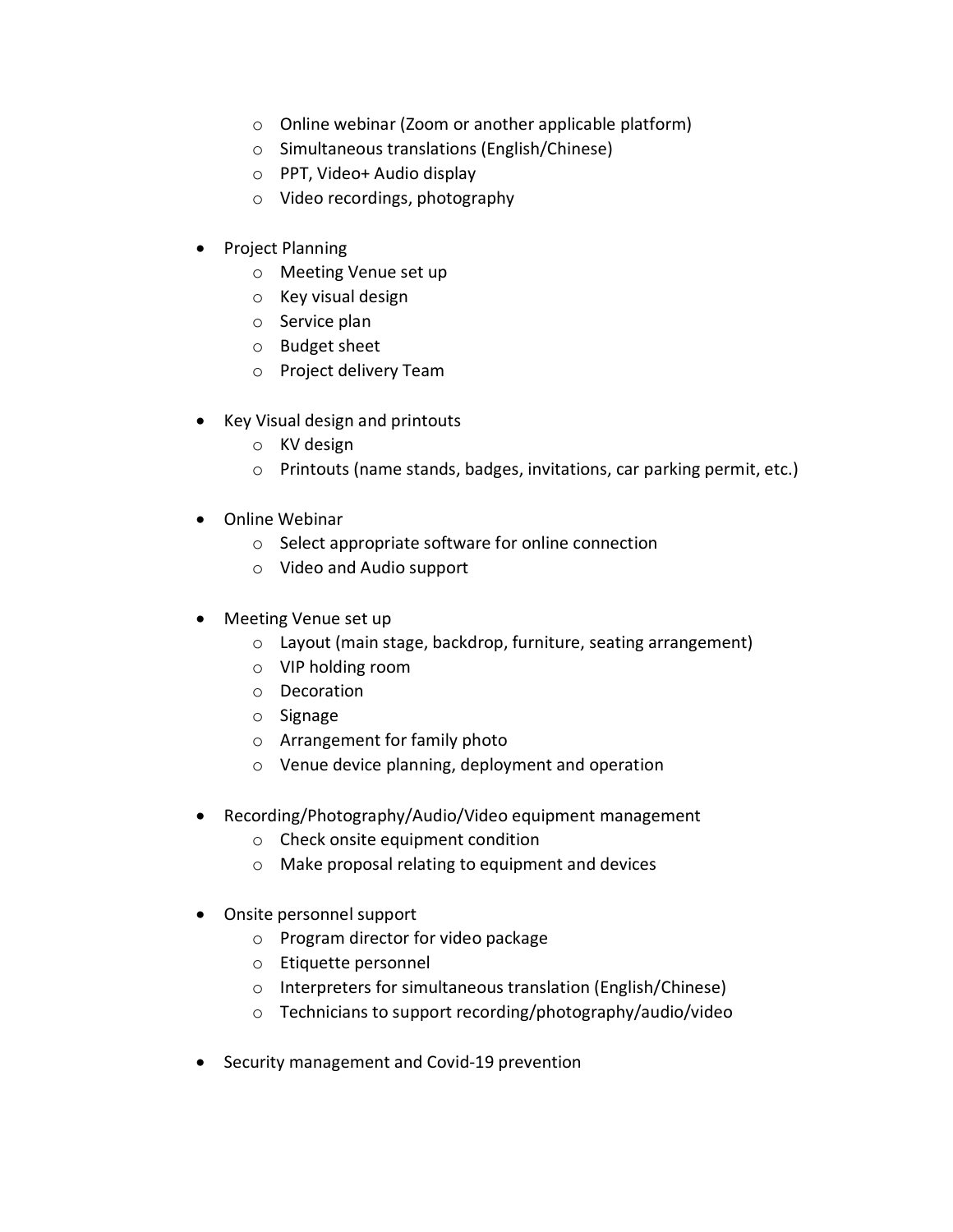- o Epidemic Prevention (venue disinfection, nucleic test assistance, event application)
- o Onsite security management

## **2. Logistics Demand for Forum**

- Venue: NDB HQ, Shanghai, China.
- Date and time: 13:50PM-17:30PM, Early April (tentative)
- Participants
	- $\circ$  VIPs (30) + On-site participants (120-200) + Online Audience
- Format:
	- o Keynote Speeches (onsite and pre-recorded videos) + Panel Discussion
	- o Zoom webinar with both on- and off-line speakers
	- o Simultaneous translations (English/Chinese)
	- o PPT, Video+ Audio display
	- o Video recordings, photography, and transcripts
- Project Planning
	- o Meeting Venue set up
	- o Key visual design
	- o Service plan
	- o Budget sheet
	- o Project delivery Team
- Key Visual design and printouts
	- o KV design
	- o Printouts (name stands, badges, invitations, car parking permit, etc.)
- Online Zoom Webinar

# *Video*

- o Live video streams of *onsite* speakers and their content slides
- o Pre-recorded videos
- o Live video streams and slides of *online* speakers (Tentative)

# *Audio*

- o Original audio streams of *onsite* speakers (from microphones)
- o Original audio of pre-recorded videos
- o Audio of simultaneous translation onsite and online
- o Original audio streams of *online* speakers (Tentative)
- Meeting Venue set up
	- o Layout (main stage setting, backdrop, furniture, seating arrangement)
	- o VIP holding room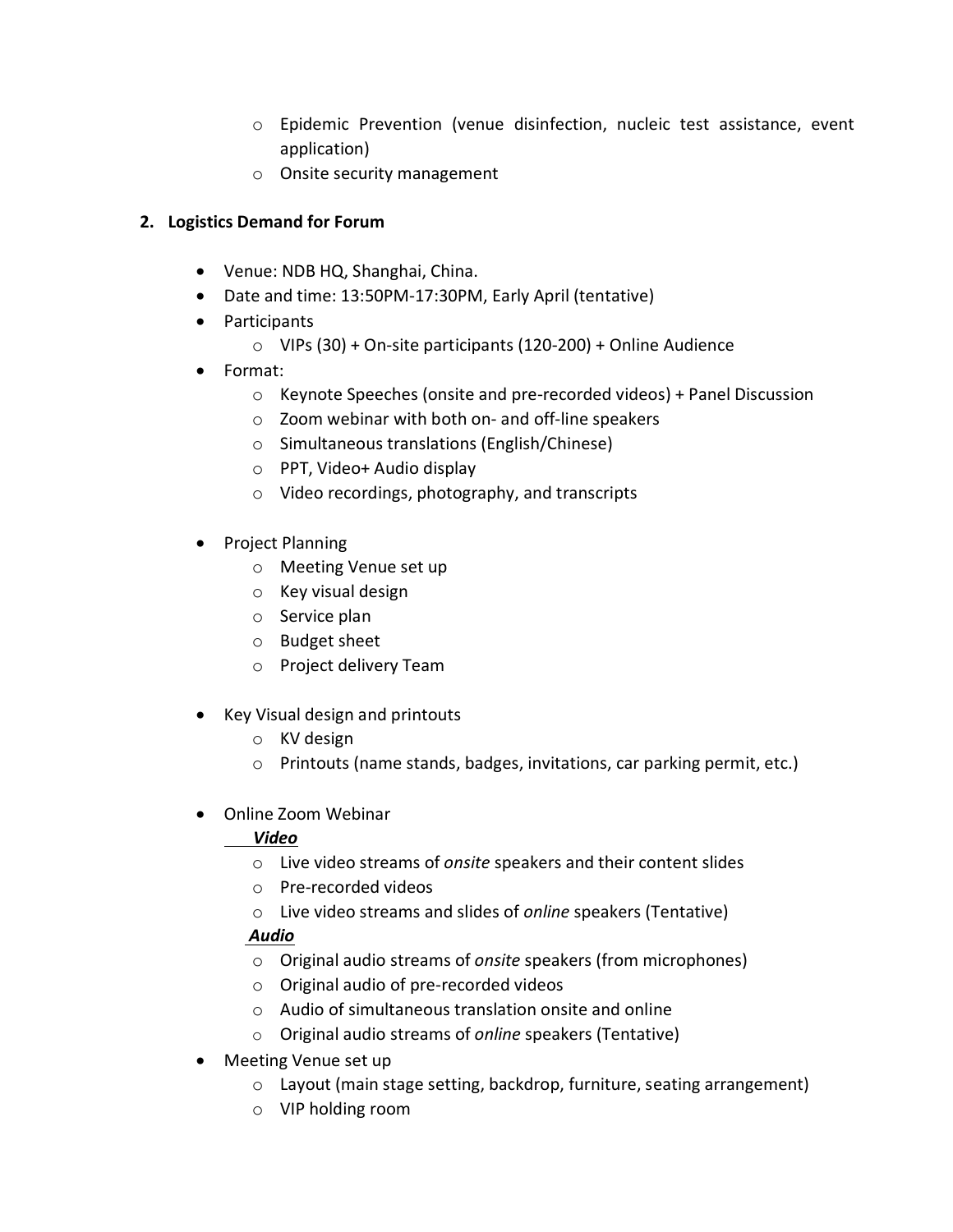- o Tea break (food, beverage and tableware)
- o Decoration
- o Signage
- o Venue device planning, deployment and operation
- Recording/Photography/Audio/Video equipment management
	- o Check onsite equipment condition
	- o Make proposal relating to equipment and devices

### *Video recording cameras capturing speakers*

- o For recording and live streams for LCD and the Zoom Webinar
- $\circ$  At least two cameras: one fixed and one portable in addition to the existing venue cameras

## *Photography*

- o Group photo
- o Speakers, VIPs, and audience
- Onsite personnel support
	- o Program director for video package
	- o Etiquette personnel
	- o Technicians for audio/video systems
	- o Technicians for zoom webinar systems
	- o Photographers for video cameras/photos
	- o Etiquette personnel
	- o Interpreters for simultaneous translation (English/Chinese)
	- o Note-takers for transcripts
- Security management and Covid-19 prevention
	- o Epidemic Prevention (venue disinfection, nucleic test assistance, event application)
	- o Onsite security management

# **3. Conference (TBC)**

- Venue: 30F banquet Hall or 4F training center
- Date and Time: Early April 2022
- Participants:
	- o High level (around 30)
- Format:
	- o Online webinar (Zoom or another applicable platform)
	- o Simultaneous translations (English/Chinese)
	- o PPT, Video+ Audio display